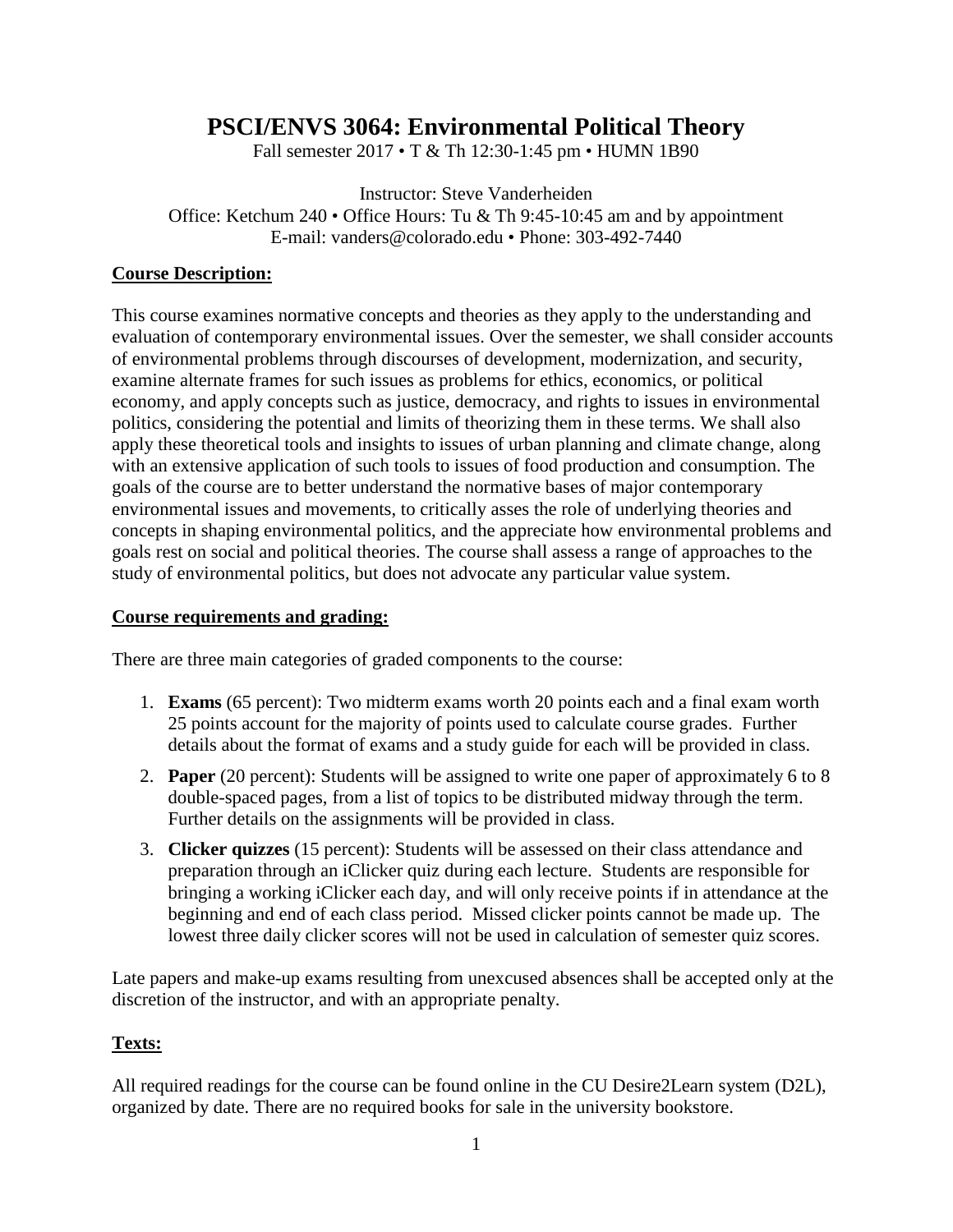# **University and course policies:**

**Disability accommodations**: If you qualify for accommodations because of a disability, please submit to me a letter from Disability Services in a timely manner so that your needs may be addressed. Disability Services determines accommodations based on documented disabilities. Contact: 303-492-8671 and http://www.Colorado.EDU/disabilityservices.

**Religious observances**: Campus policy regarding religious observances requires that faculty make every effort to reasonably and fairly deal with all students who, because of religious obligations, have conflicts with scheduled exams, assignments or required attendance. Students needing to miss class or exams for religious observances must inform the instructor during the first two weeks of the semester. http://www.colorado.edu/policies/fac\_relig.html.

**Classroom behavior**: Students and faculty share responsibility for maintaining an appropriate learning environment. Students who fail to adhere to such behavioral standards may be subject to discipline. Faculty have the professional responsibility to treat all students with understanding, dignity and respect, to guide classroom discussion and to set reasonable limits on the manner in which opinions are expressed. Professional courtesy and sensitivity are especially important with respect to individuals and topics dealing with differences of race, culture, religion, politics, sexual orientation, gender, gender variance, and nationalities. For further information, see http://www.colorado.edu/policies/classbehavior.html and

http://www.colorado.edu/studentaffairs/judicialaffairs/code.html#student\_code for details.

**Discrimination and harassment**: The CU-Boulder policy on Discrimination and Harassment, the University of Colorado policy on Sexual Harassment and the University of Colorado policy on Amorous Relationships apply to all students, staff and faculty. Any student, staff or faculty member who believes s/he has been the subject of discrimination or harassment based upon race, color, national origin, sex, age, disability, religion, sexual orientation, or veteran status should contact the Office of Discrimination and Harassment (ODH) at 303-492-2127 or the Office of Judicial Affairs at 303-492-5550. Information about the ODH and the above referenced policies can be obtained at http://www.colorado.edu/odh.

**Honor code**: All students of the CU-Boulder are responsible for knowing and adhering to the academic integrity policy of this institution. Violations of this policy may include: cheating (including clicker fraud), plagiarism, aid of academic dishonesty, fabrication, lying, bribery, and threatening behavior. All incidents of academic misconduct shall be reported to the Honor Code Council (honor@colorado.edu; 303-725-2273). Students found to be in violation of the academic integrity policy will be subject to both academic sanctions from the faculty member and non-academic sanctions (including but not limited to university probation, suspension, or expulsion). Further details can be found at www.colorado.edu/policies/honor.html and at http://www.colorado.edu/academics/honorcode/.

**Excused absences**: At the instructor's discretion, students may be given opportunities to make up exams missed as the result of documented illnesses (with note from health care provider) or other documented emergencies, religious observances, or official university activities. Wherever possible, students should inform the instructor in advance of such absences in order to make necessary arrangements. The instructor reserves the right to distinguish excusable from non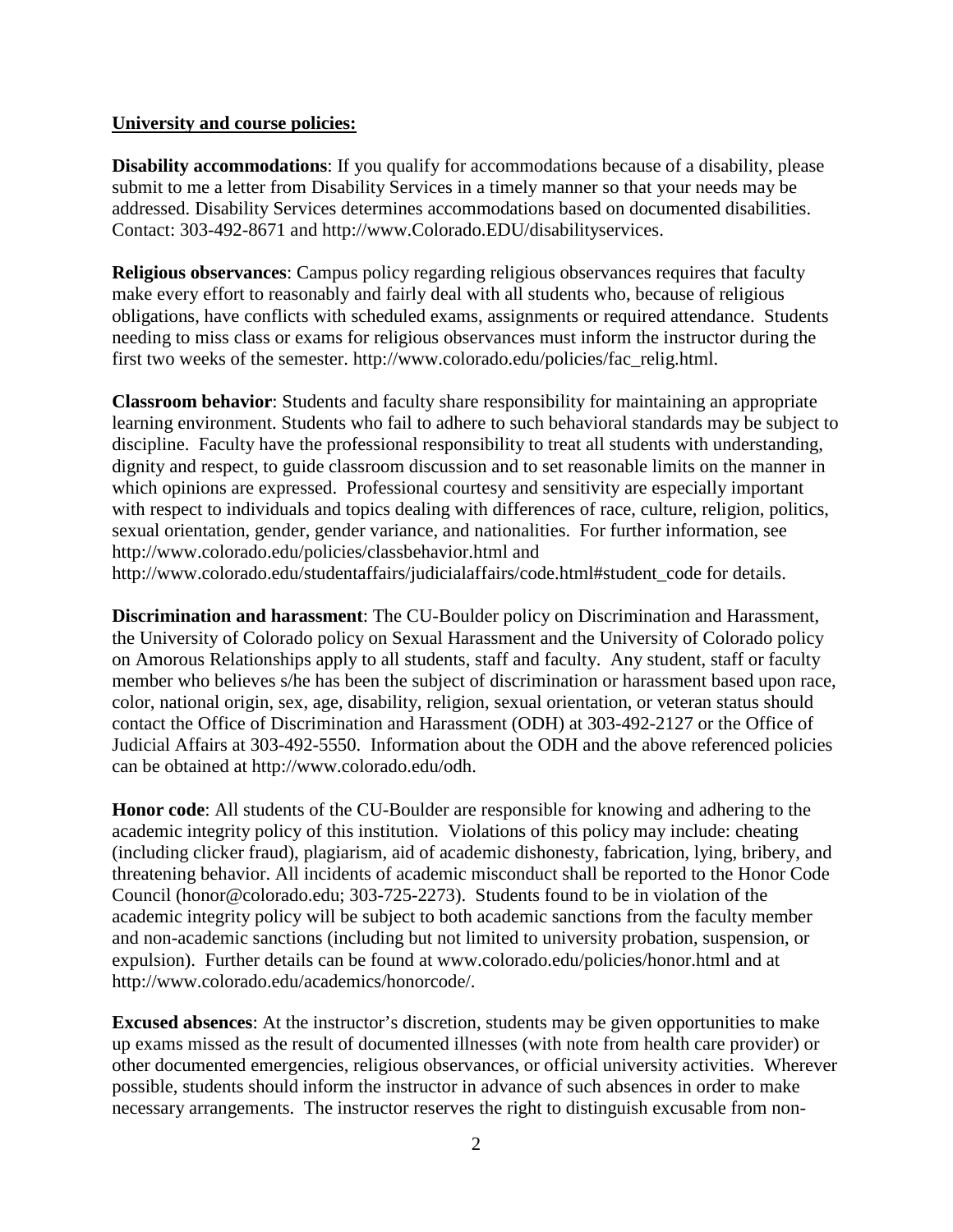excusable absences. Missed daily quiz points resulting from excused absences cannot be made up; students missing more than three days of class from excused absences should consult with the instructor to discuss options for minimizing the impact of quiz points on their course grades.

**Classroom etiquette**: Students are expected to arrive in class by the scheduled start time and to remain until class is dismissed. Laptop computers and other electronic devices cannot be used in class without the prior consent of the instructor, and are subject to appropriate use restrictions. Penalties for violation of this policy shall be determined by the instructor. All students should feel free to participate in classroom discussion, and must allow others to do the same.

#### **Reading, lecture, and exam schedule:**

Students should read the assigned texts in advance of each day's lecture, as indicated below. The instructor reserved the prerogative to modify this schedule as needed.

#### **August 29: Introduction (no reading assignment)**

### **August 31: Theory, narrative, and prescription: what should be done?**

Geisel, *The Lorax* Diamond, "Twilight at Easter"

## **September 5: Ecological limits**

Club of Rome, from *The Limits to Growth (30 Year Update)* IPCC, *Climate Change 2014, Synthesis Report*, summary for policymakers

## **September 7: Ecological limits**

Arrow, et al, "Economic Growth, Carrying Capacity, and the Environment"

#### **September 12: Prometheanism**

Simon, "Bright Global Future" "The Greening of Planet Earth" (video)

#### **September 14: Commons tragedies**

Hardin, "The Tragedy of the Commons" Ostrom, *et al*, "Revisiting the Commons"

#### **September 19: Greening the development agenda**

WCED, from *Our Common Future* Sachs, "From MDGs to SDGs"

### **September 21: Sustainable development?**

Daly, "Sustainable Growth: An Impossibility Theorem" Carruthers, "From Opposition to Orthodoxy"

# **September 26: Ecological modernization**

Hawken, "Natural Capitalism" Shellenberger & Nordhaus, "Second Life"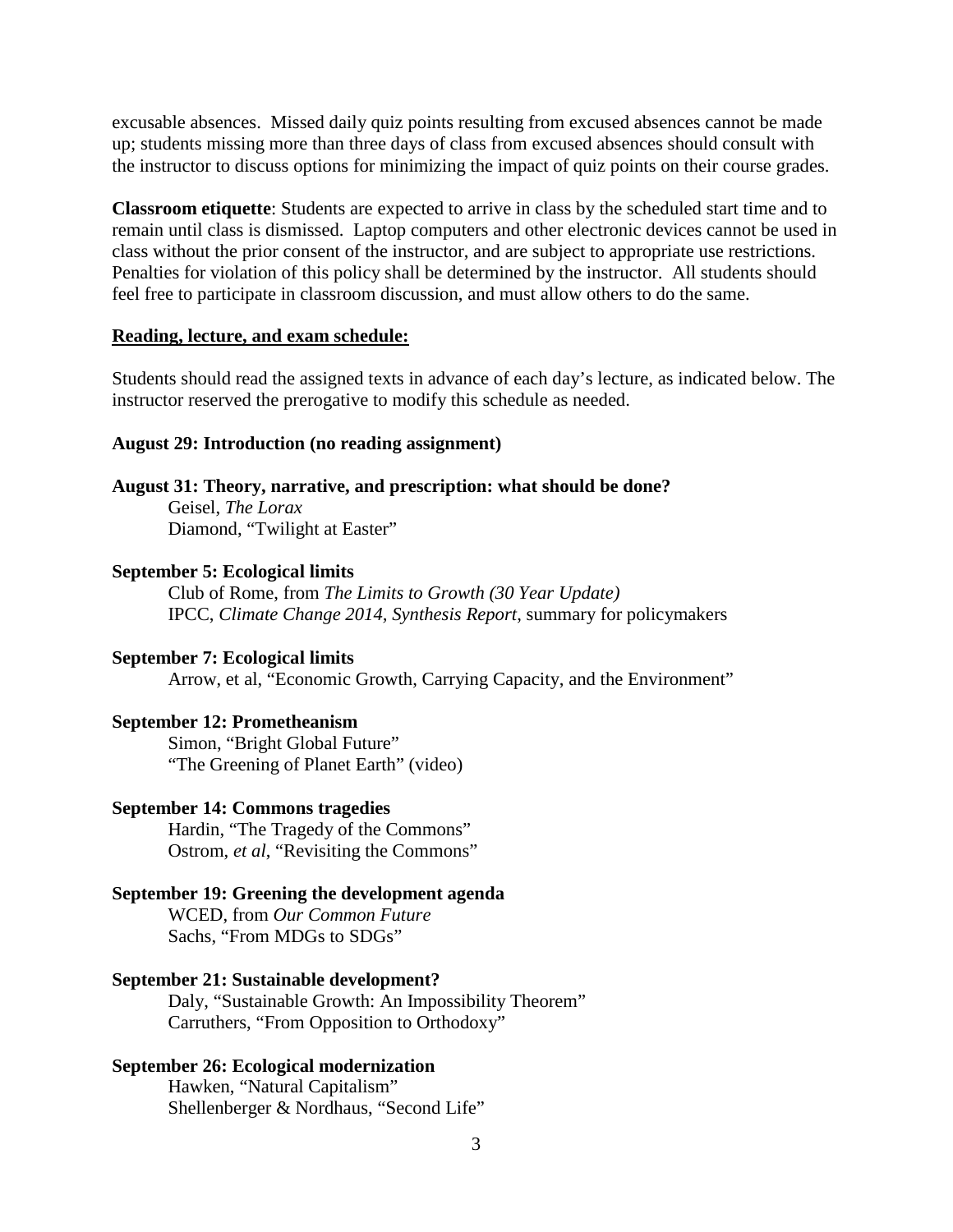# **September 28: Democracy: obstacle or opportunity?**

Sagoff, "Values and Preferences" Ball, "Democracy"

# **October 3: First exam (in class)**

# **October 5: Politicizing science**

Mooney, "Political Science 101" Pielke, Jr., "When Scientists Politicize Science"

# **October 10: Climate science denial**

"A Burning Question: Propaganda and the Denial of Climate Change" (film)

### **October 12: Climate science denial**

Jacques, "A General Theory of Climate Denial" (podcast)

#### **October 17: Environment as economic problem**

Baumol, "Taxation and the Control of Externalities" Anderson & Leal, from *Free Market Environmentalism*

# **October 19: Environment as economic problem**

Goodin, "Selling Environmental Indulgences" Polin, "Build the Green Economy"

#### **October 24: Environment and security**

Buzan, et al, from *Security: A New Framework for Analysis* Deudney, "The Case against Linking Degradation and Security"

# **October 26: Environment and security**

Eckersely, "Ecological Intervention: Prospects and Limits"

## **October 31: Environment and human security**

de Shalit, "Climate Change Refugees, Compensation, and Rectification"

#### **November 2: Climate change and security**

Dalby, "Climate Change: New Dimensions of Environmental Security" (podcast)

### **November 7: Second exam (in class)**

#### **November 9: Consumerism and consumption**

O'Rourke, "Citizen Consumer" (and select responses)

# **November 14: Consumerism and consumption**

DeGraff, from *Affluenza* Redefining Progress, *The Genuine Progress Indicator 2006*